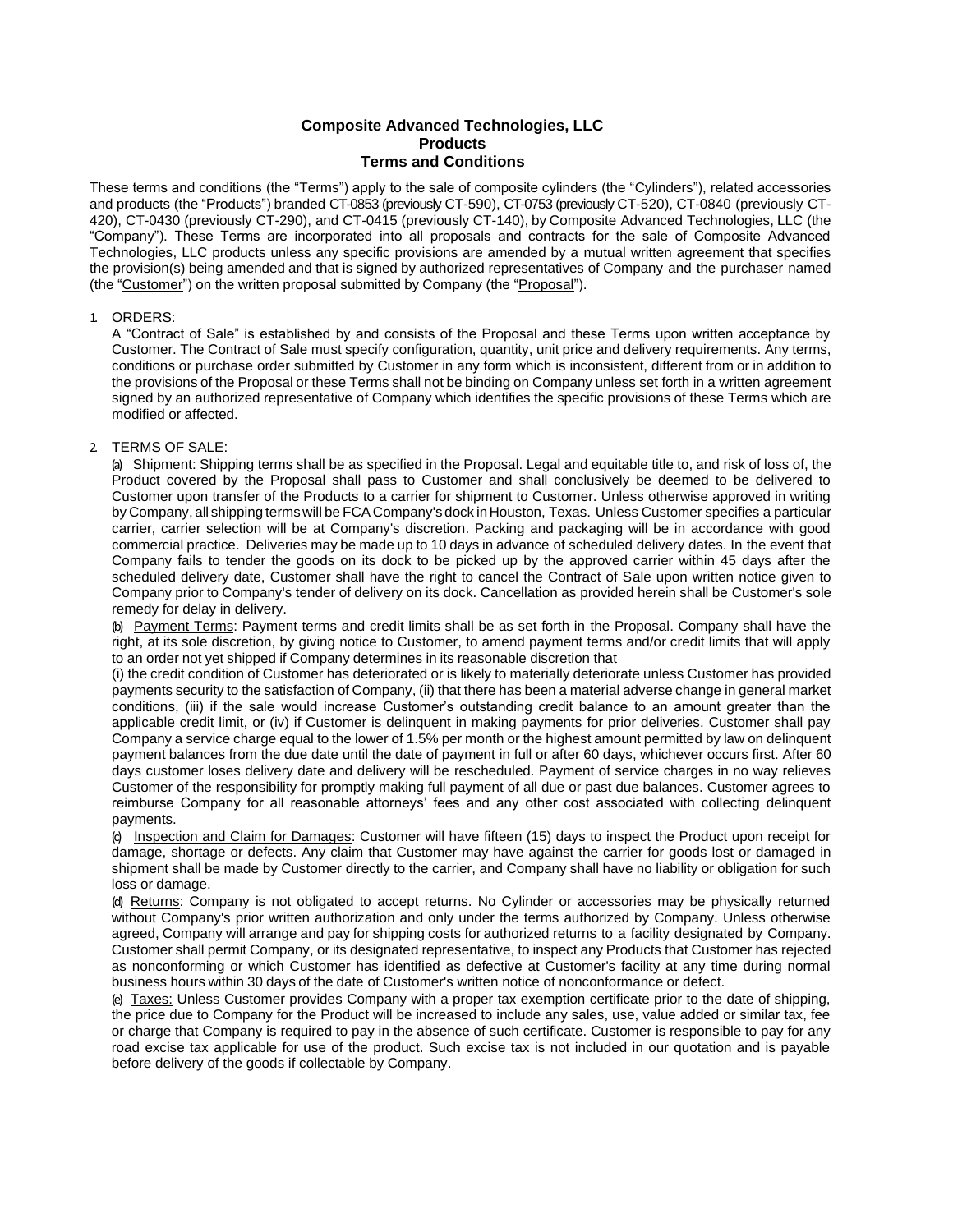## 3. USE; INSPECTION:

Customer, at its sole risk and responsibility, shall assure that Cylinders are mounted and installed and the Products are used and operated in accordance with the regulatory standard of record in country of use, current as of the date of delivery, and shall assure that such installation or mounting or use or operation is nevertheless proper and safe, taking into account any reasonably foreseeable conditions of use. Customer shall operate, maintain, repair, service and use the Cylinder and Products only by qualified personnel in accordance with the most recent version of the Company Operation and Inspection Manuals for the Cylinders or the Products and any revisions indicated by Service Bulletins issued from time to time (the "Operating Manual").

# 4. LIMITED WARRANTY:

(a) This Limited Warranty covers all Cylinders and Products designed, manufactured or sold by Company. Company does not assume or authorize anyone to make any warranty or assume on its behalf any other obligation or liability in connection with the Products covered by this Limited Warranty. This Limited Warranty is subject to the limitations, disclaimers and restrictions set forth herein. There are no warranties that extend beyond the exact text described in this Limited Warranty. This Limited Warranty is issued to the Customer, and if the Customer is a dealer or distributor of the Products, to the purchaser from the Customer that is the initial End-User of the Product (referred to herein as the "End-User").

(b) Company warrants that each new Cylinder or Product that Company manufactures in the United States or at authorized subcontractors inside or outside of the United States is free of defects in material and workmanship, and meets the standards and specifications set forth on the Proposal for a period equal to one (1) year from the delivery of the Cylinder or Product FCA Company´s or authorized subcontractor´s dock (the "Warranty Period").

(c) The Cylinders and/or Products may have been authorized by special permit from an agency of the U.S. Department of Transportation (DOT) for a maximum service life from the date of manufacture. Cylinders or Products which are in service upon expiration of the service life are required by law to be retired from use or to be recertified for extended use by the manufacturer. The authorized or certified maximum service life of a Cylinder or Product does not constitute a warranty by Company of the service life of the Cylinders. Company provides no remedy related to the service life of the Cylinders, and the stated maximum service life shall not modify or extend the Warranty Period, nor modify the warranty limitations or the limits of liability.

(d) Company does not warrant the accessories such as valves, plumbing, receptacles, tanks which are purchased by Company from third parties and incorporated into the Product. Company will transfer the warranty of the accessory manufacturer to the End-User to the extent assignable. The accessories may be warranted for a term no longer than the term offered by its manufacturer. The warranty period for accessories will vary based on the type of accessory and the manufacturer. Shipment of replacement accessories or Cylinder or Products under warranty will be made to the same location and as per same INCOTERMS as the Product was delivered pursuant to the agreed shipping terms of the original Contract of Sale for the Product.

(e) Subject to the limitations set forth in Section 4(i) below, for warranty claims made to Company during the Warranty Period, Company shall either repair or replace the defective Cylinder or Product free of charge by Company to the Customer or End-User. Company shall determine in its sole and exclusive discretion whether to repair or replace the defective Cylinder or Product in parts or in whole, which shall be the exclusive remedy available to the Customer or End-User of the Product. All warranty repairs must be completed at a repair facility designated by Company. The End-User shall provide the Cylinder or Product in clean, safely accessible and suitable working conditions with a minimum pressure of 200 psi or 13.80 bar in the cylinder(s) making the Cylinder or Product available for the service work without delay or interruption at the designated service facility.

(f) Company reserves the right to retest or re-inspect any Cylinder, Product or accessory that is claimed to be defective or non-conforming. Company further reserves the right to make the final determination concerning proper disposition of any returned Cylinder, Product and accessories. A Cylinder, Product or accessory replaced by Company shall be deemed to be the property of Company.

(g) This Limited Warranty is personal to the Customer and the End-User and is non-transferrable without written approval of Company. It applies only to defects from workmanship that adversely affect the function of the Product. The Warranty Period shall not be extended beyond the original warranty expiration date even if there is a replacement Cylinder, Product or accessories. The identity of the initial End-User must be registered with Company promptly after sale by Customer if the End-User will be different from the Customer.

(h) The following incidents and circumstances are expressly excluded from this Limited Warranty and shall not be the basis for a claim against Company:

- (i) Improper or incorrectly performed maintenance or repair that causes damage to the Cylinder, Product or accessories.
- (ii) Damage during shipping, handling and installation, including cosmetic damage to exterior finishes such as scratches, dents, nicks and abrasions that occur after the Product has departed from Company's facility.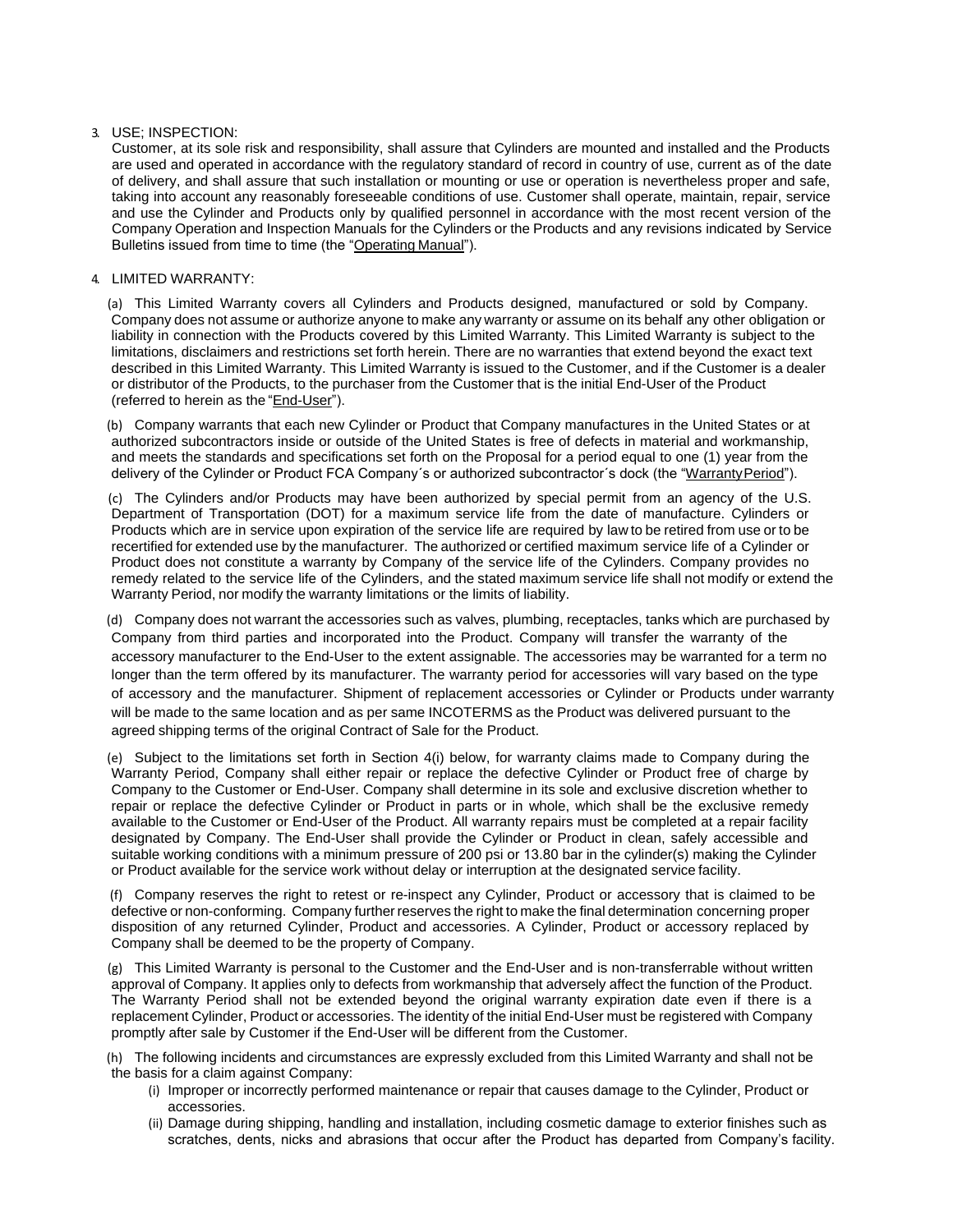- (iii)Labor and other costs incurred in removing the Cylinder from the vehicle and to remove the accessory from the Cylinder or assembly on which it was installed.
- (iv)All shipping and transportation costs for Products returned to Company or shipped to a designated repair facility. Such costs are the responsibility of the End-User and must be prepaid.
- (v) Damage resulting from exposing Cylinders to internal or external environmental factors, contaminants, gas quality, gas conditions, gas impurities or other chemical substances beyond the limitations set forth in the Operating Manual or the applicable standards, and improper use, storage, maintenance and/or negligence. Customer is responsible that the Product is exclusively used with natural gas not having a particulate size larger than 10 micron and meets the requirements of ISO 11515. Liquid formation of gas constituents can damage the Cylinder and accessories or have negative effects on the performance of the Product and as such does void this Limited Warranty.
- (vi) The value of fuel within a Cylinder or Product under any circumstances.
- (vii) Repair or replacement of Cylinders, Products or accessories involved in accidents and/or exposed to fire, excessive heat or impact damage.
- (viii) Accessories such as valves, regulators or any other devices, parts or equipment that are not part of the Cylinder(s) produced by Company, but are attached to or used in conjunction with the Product.
- (ix) Damage to a Cylinder caused by a defective or damaged valve, regulator, device or other accessory.
- (x) Accessories considered to be wear and tear items which are damaged, abused or misused after delivery to the carrier.
- (xi) Damage resulting from failure to strictly adhere to the terms of the Operating Manual, including without limitation:
	- Improper connection to other equipment
	- Use, operation, maintenance and/or service under conditions beyond the limitations set forth in the Operating Manual or the applicable standards, or performed by personnel who are not qualified, trained, or authorized
	- Exposing the Product to physical or environmental conditions beyond the limitations set forth in the Operating Manual or the applicable standards
	- Failure to maintain contemporaneous records as specified in the Operating Manual.

(xii) Receptacles/connectors to filling/decanting equipment of the Products; normal wear and tear; consumable parts or materials, including bearings, tires, brakes, suspension parts; and any parts or component of the trailer axles mounted to the trailer chassis and any corrosion of metal parts of container or trailer structure not effecting the structural integrity of the Cylinder, Product or accessories.

(xiii) Damage caused to ball valves who have been exposed to "throttling" the gas flow. Ball valves must be operated in fully open or fully closed condition.

(xiv) Damage caused to container or trailer structures having exceeded a mileage of 125,000 US miles or 200,000 km.

(i) The following events and circumstances may damage the Cylinder, Product or accessories and shorten the service life of these components, and this Limited Warranty shall immediately terminate:

(i) Failure to properly install and/or operate the products in accordance with the Operating Manual, including failure to comply with or adhere to modifications, alterations or changes to the products or conditions specified by Company or the applicable standards.

(ii) Failure to use the Product only for the specific purpose and operating conditions as per applicable standard for which it was designed.

(iii) Over-pressurizing the Cylinder or Product or accessories, discharging contents below the minimum pressure, or failure to comply with temperature limits, all as set forth in the Operating Manual and the applicable standards.

(j) Customer must advise Company in writing of any warranted defects within the stated Warranty Period and in any case promptly after the defects are discovered. To obtain additional information regarding this Limited Warranty, call Company's technical assistance or visit www.catecgases.com. The caller will be asked to provide the following information: Product part number and part serial number if applicable; Cylinder serial number; maintenance records; and detailed description of the problem. Company reserves the right to subcontract any service and inspection work.

(k) DISCLAIMER: COMPANY EXPRESSLY DISCLAIMS ALL WARRANTIES EXCEPT THIS LIMITED WARRANTY, WHICH IS THE SOLE AND EXCLUSIVE WARRANTY OF THE CYLINDERS AND PRODUCTS, AND IS IN LIEU OF ALL OTHER WARRANTIES AND STATEMENTS, WHETHER ORAL OR WRITTEN, EXPRESS OR IMPLIED, OR STATUTORY. THERE ARE NO IMPLIED WARRANTIES OFMERCHANTABILITY OR FITNESS FOR A PARTICULAR PURPOSE. COMPANY'S LIABILITY AND CUSTOMER'S SOLE AND EXCLUSIVE REMEDY FOR CYLINDERS OR PRODUCTS FOR WHICH CUSTOMER GIVES TIMELY NOTICE OF WARRANTED DEFECTS SHALL BE, AT COMPANY'S OPTION, TO EITHER REPAIR OR REPLACE THE CYLINDER OR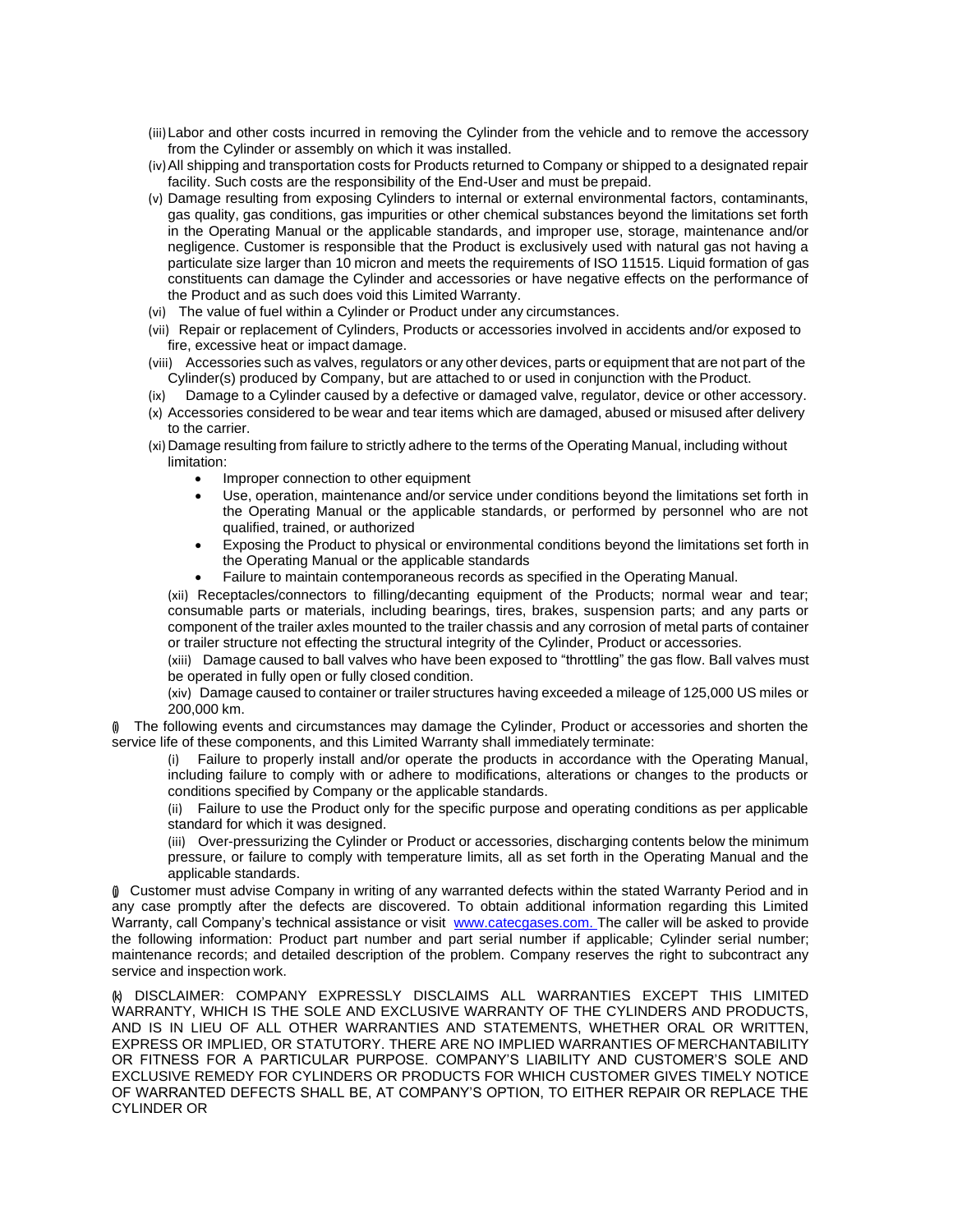(l) PRODUCT. THE WARRANTY DOES NOT INCLUDE THE COST OF LABOR INCURRED TO REMOVE OR TO REINSTALL THE REPLACEMENT CYLINDER OR ACCESSORIES NOR TRANSPORTATION OR OTHER COST BEYOND THE INCOTERM OF THE MAIN CONTRACT. COMPANY MAY REPLACE ANY ACCESSORY WITH A REFURBISHED PART, AND IS NOT REQUIRED TO REPLACE WITH A NEW PART. EXCEPT AS EXPRESSLY SET FORTH IN THIS LIMITED WARRANTY, ALL PRODUCTS AND ACCESSORIES ARE PROVIDED BY COMPANY "AS IS", "WHERE IS" AND "WITH ALL FAULTS". END-USER WAIVES ALL OTHER REMEDIES, WARRANTIES, GUARANTEES AND OBLIGATIONS OF COMPANY FOR THE CYLINDERS AND PRODUCTS, ANYTHING HEREIN TO THE CONTRARYNOTWITHSTANDING,

(m) This Limited Warranty contains the entire and complete terms of Company's warranty, and supersede all written materials and oral statements. Any modification or amendment of this Limited Warranty must be expressly agreed to in a written instrument signed by Company and the Customer. The warranty provision contained in a Customer's purchase order and/or general terms and conditions are hereby deemed to be rejected and shall not supersede, change, amend or modify this Limited Warranty.

### 5. ASSIGNMENT:

Customer may not assign the Proposal or Contract of Sale without prior written consent of Company. Customer shall not sell or otherwise allow change of title or possession of the Cylinders or Products to any third party that will use, install, rework or alter the design, resell, rent or lease the Cylinders or the Product unless such third party has agreed in writing to be bound by Customer obligation under these Terms and the sale, rent or lease or other form of change of title or possession has been reported to Company. Further Customer agrees not to sell or otherwise allow the change of title or possession or use of any Cylinder or Product or accessories hereunder to any third party that either is considered or will export the products for any purpose, new or pre-used, to any export controlled or embargoed country, entity or person.

### 6. LIMITATION OF LIABILITY:

Except as expressly set forth herein, Customer expressly agrees that, notwithstanding any other provisions of these Terms, under no circumstances shall Company have any liability resulting from the performance, failure to perform or breach of any of Company's obligations under the Contract of Sale or from any activity undertaken with respect to the Products covered by these Terms. In particular, COMPANY SHALL NOT BE LIABLE TO CUSTOMER, END-USER OR ANY THIRD PARTY FOR INCIDENTAL, CONSEQUENTIAL, INDIRECT, OR SPECIAL COST OR DAMAGES OR LOST PROFITS, SAVINGS OR REVENUES OF ANY KIND THAT MAY ARISE AS A RESULT OF COMPANY'S PERFORMANCE OR FAILURE TO PERFORM UNDER THE CONTRACT OF SALE, WHETHER OR NOT COMPANY WAS OR SHOULD HAVE BEEN AWARE OF THE POSSIBILITY OF SUCH COSTS OR DAMAGES. Any action arising directly or indirectly from a Contract of Sale, whether based on contract, negligence or otherwise, must be commenced within no later than sixty (60) days after expiration of the Warranty Period in the case of a warranty claim that arose during the Warranty Period, or else such claim shall be deemed to be waived.

## 7. CONFIDENTIALITY:

Each Party shall keep strictly confidential and not disclose, use, divulge, publish or otherwise reveal, directly or through another person, any Confidential Information, except to the extent necessary (i) for the proper performance of the Contract of Sale and the exercise by such Party of its rights under the Contract of Sale and only then on a "need to know" basis; and (ii) as may be required by law; provided, however, that in any such case, each Party shall use its commercially reasonable efforts to ensure that the persons receiving such Confidential Information retain it in strict confidence. "Confidential Information" means the Contract of Sale and the terms thereof, specifically including the price for the Product, specification of the Cylinder or Product and accessories, and all business and technical information disclosed for the purpose contemplated hereunder including any information related to warranty claims and Company´s approach to remedy accepted warranty claims.

## 8. PROPRIETARY INFORMATION:

All trade secrets, know-how, ideas, inventions, designs, schematics, developments, devices, techniques, methods or processes (whether patented or patentable and whether or not reduced to practice) and all patents, patent applications and patent disclosures related thereto owned by Company shall remain the sole property of Company. All processes, technology and other intellectual property relating to the Cylinders and related components invented, developed or otherwise created in connection with the performance of the Contract of Sale for Customer shall be deemed to be owned by Company.

#### 9. INDEMNIFICATION:

Customer shall indemnify and hold Company harmless against any and all legal actions, claims, and judgments resulting from property damage, death or personal injury caused, directly or indirectly, from (a) Customer's failure to operate the Product in accordance with the Operating Manual, as the same may be amended from time to time, (b) installation and removal of a Cylinder from its module; (c) Customer's alteration of any Cylinder or accessory; and (d) Customer's breach of any of its obligations under these Terms, regardless of whether such actions, claims or judgments are based on causes of action in product liability, strict liability, negligence or warranty.